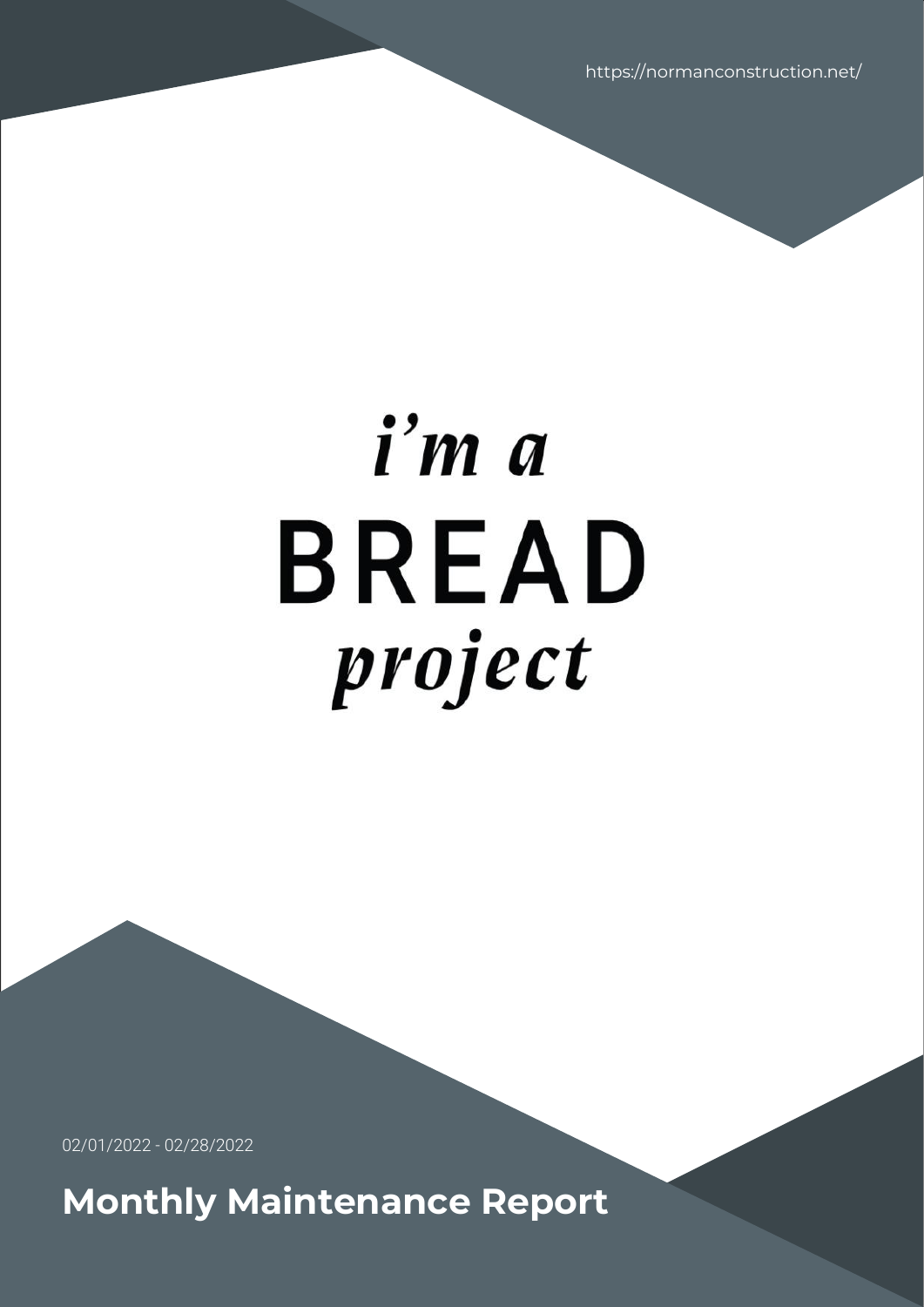# **BREAD**

At BREAD, we protect and maintain your website so that you and your business can win. As a business owner, you have too much on your plate to waste time concerned with whether-or-not your site is functioning properly. Time is precious and our maintenance can give you the peace of mind you need to focus on your business.

The following maintenance report contains the data from key categories relevant to website operation and performance. With your current PLUS Package subscription, we provide several services in order to maintain stability within your website performance. Within this report, you'll find simplified information about your website's updates, security, history, performance, and analytics that can help you discern where you are and drive your future growth.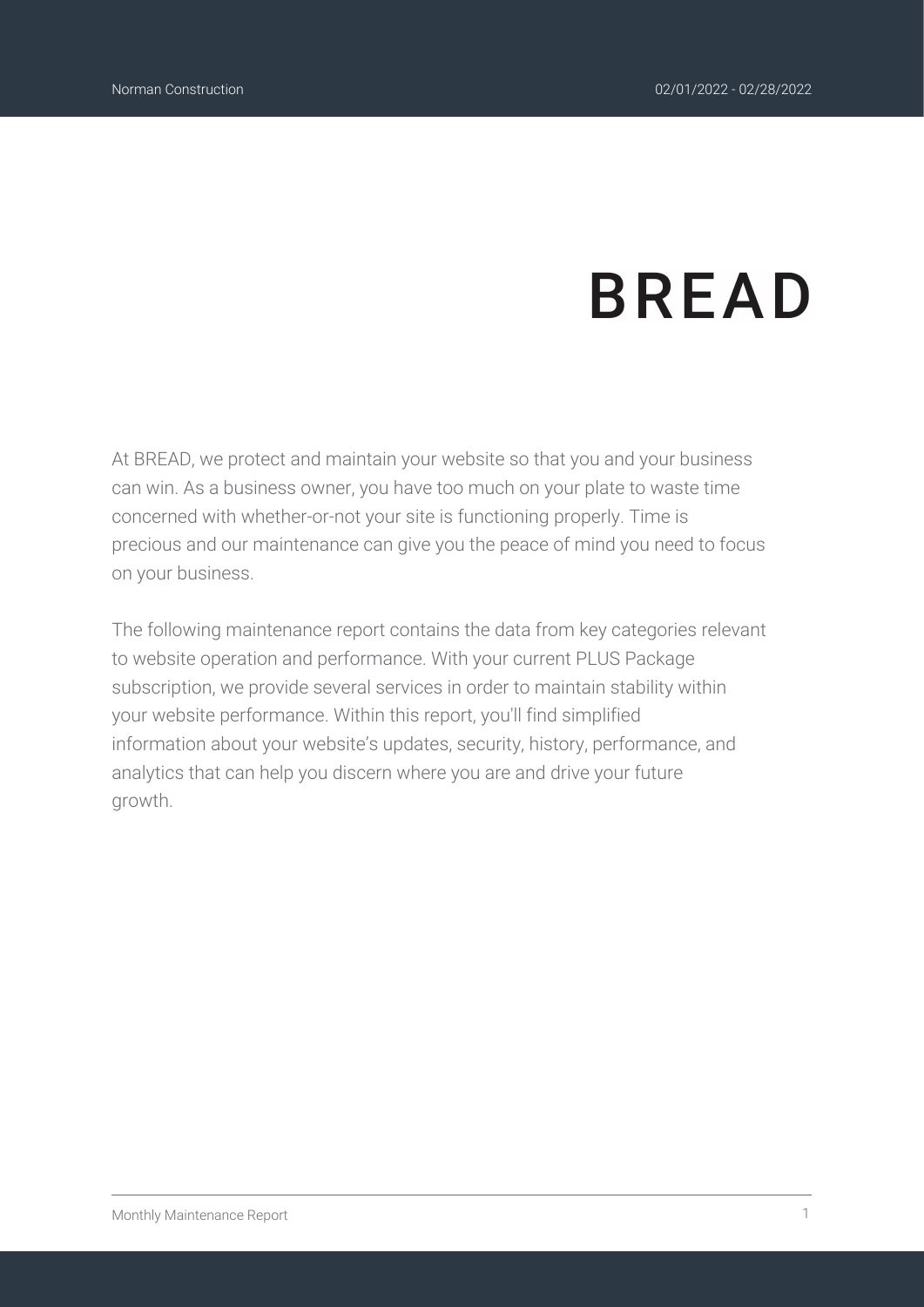### **OVERVIEW**



Website: https://normanconstruction.net/ IP Address: 104.21.23.173 WordPress Version: 5.8.3



#### **BACKUPS**

Backups created: 91; Latest one on: 03/01/2022 20:35



#### **UPDATES**

Updates performed: 3



#### **UPTIME**

Overall uptime: 100.000%



#### **ANALYTICS**

Pageviews: 945; Site sessions: 402



#### **SECURITY**

Your website is safe



#### **PERFORMANCE**

PageSpeed score: 99; YSlow score: 98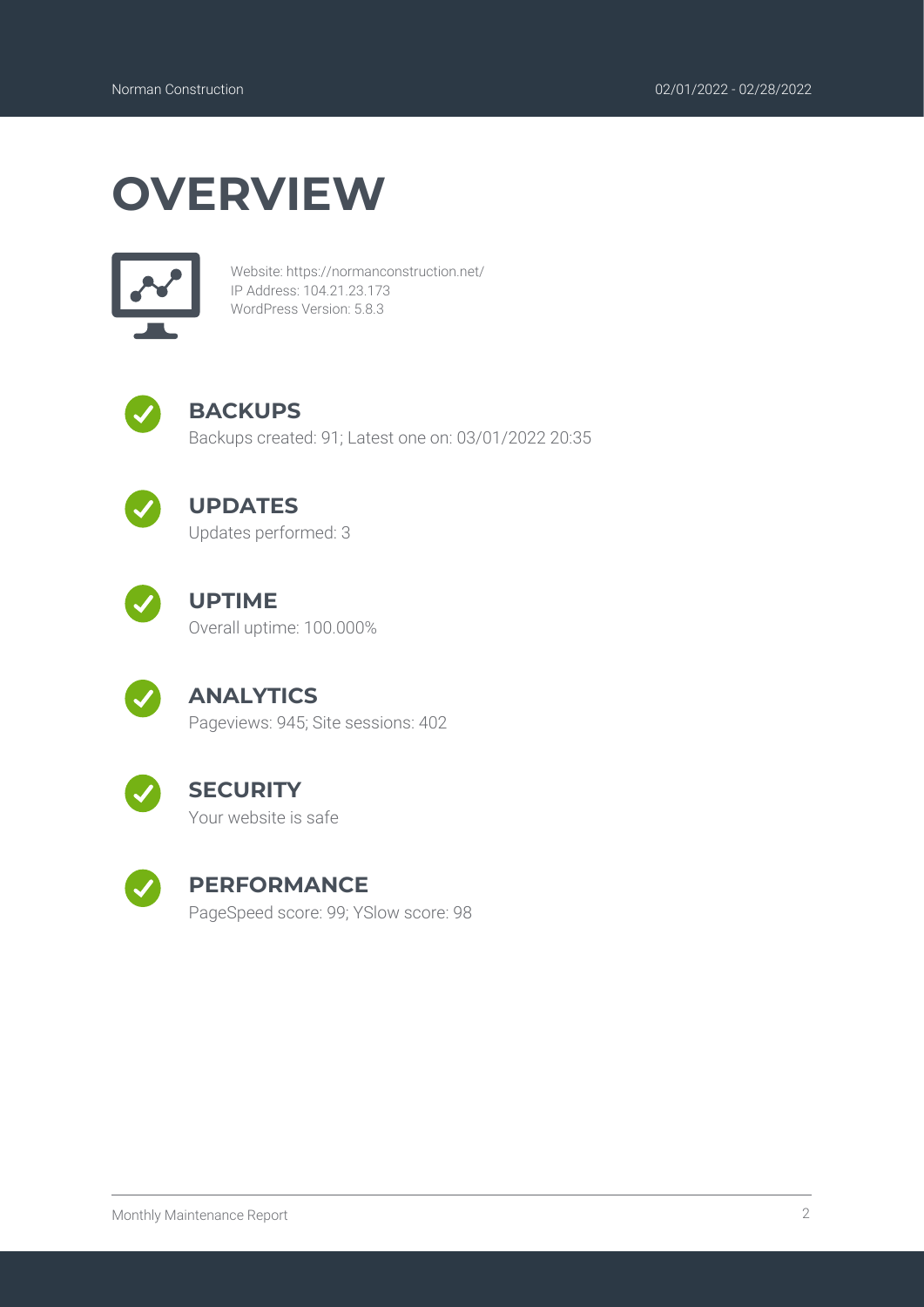

*02/01/2022 to 02/28/2022*

Backups created: **29** Total backups available: **91**

#### LATEST BACKUPS



1



 $\mathcal{P}$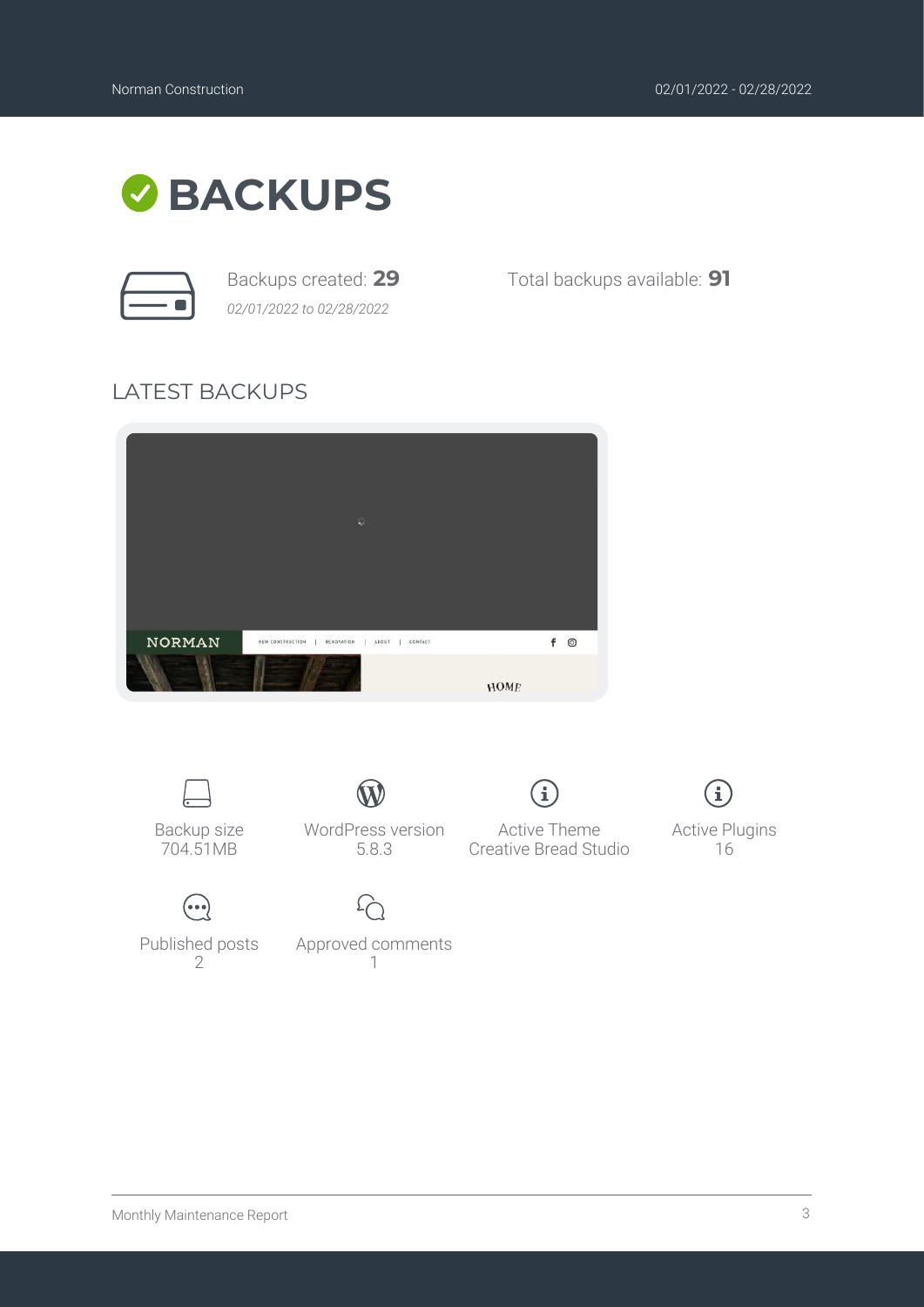## **UPDATES**



Total updates performed: **3** *02/01/2022 to 02/28/2022*

#### OVERVIEW

Plugin updates

**2**

Theme updates

#### UPDATES HISTORY

| Plugin name      | Plugin version             |  |                             | Date       |
|------------------|----------------------------|--|-----------------------------|------------|
| WPForms          |                            |  | $1.6.8 \rightarrow 1.7.2.2$ | 02/07/2022 |
| <b>WP Rocket</b> | $3.9.2 \rightarrow 3.10.7$ |  |                             | 02/07/2022 |

**1**

| Theme name |                            | Theme version | Date       |
|------------|----------------------------|---------------|------------|
| Divi       | $4.9.7 \rightarrow 4.14.7$ |               | 02/07/2022 |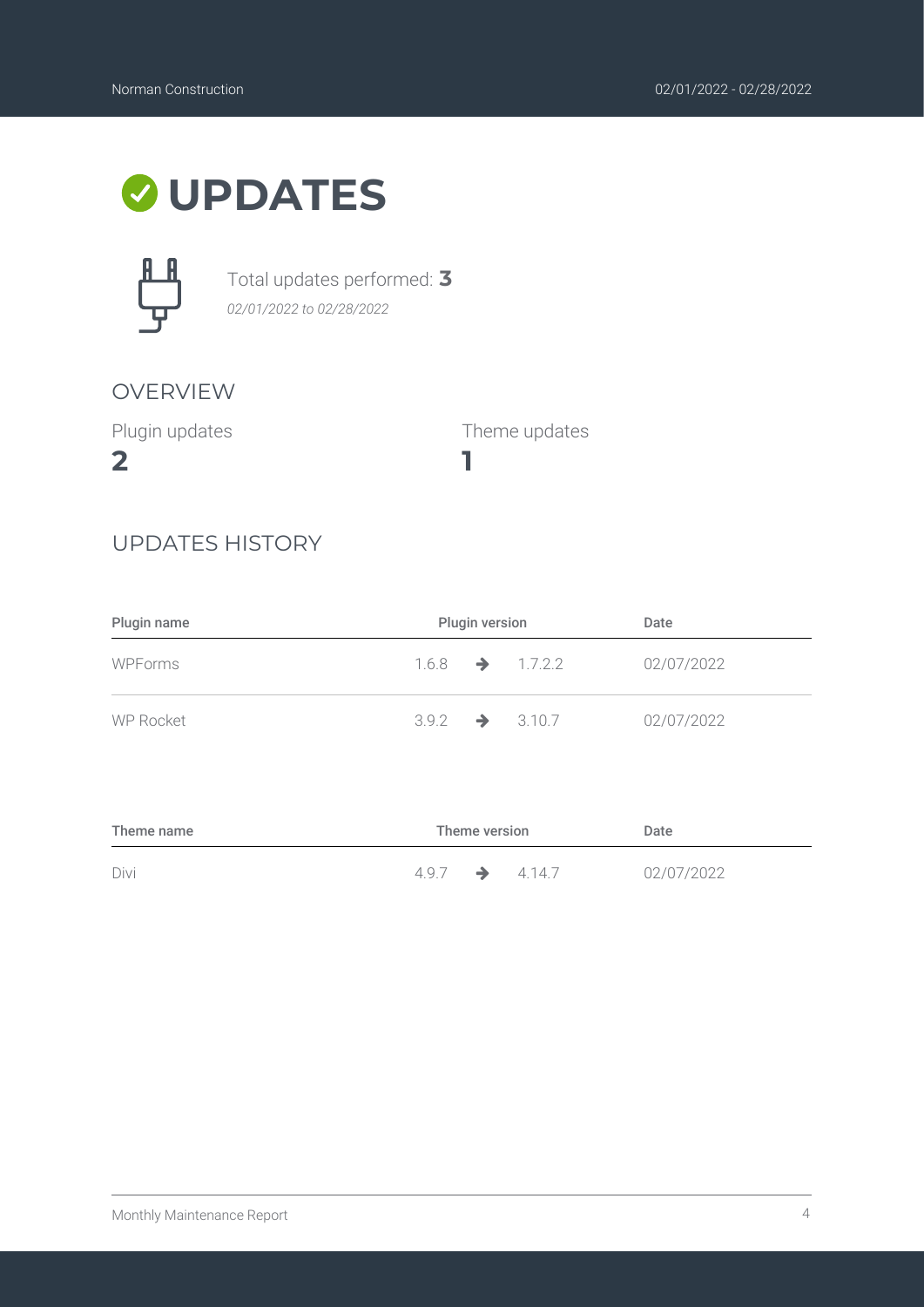### **UPTIME**



Up for: **166d 20h** Overall Uptime: **100.000%**

#### OVERVIEW

last 24 hours

**100%**

**100%** last 7 days last 30 days

**100%**

#### UPTIME HISTORY

| Event | Date       | Reason | <b>Duration</b> |
|-------|------------|--------|-----------------|
| UP    | 09/15/2021 | $\sim$ | 166d 20h        |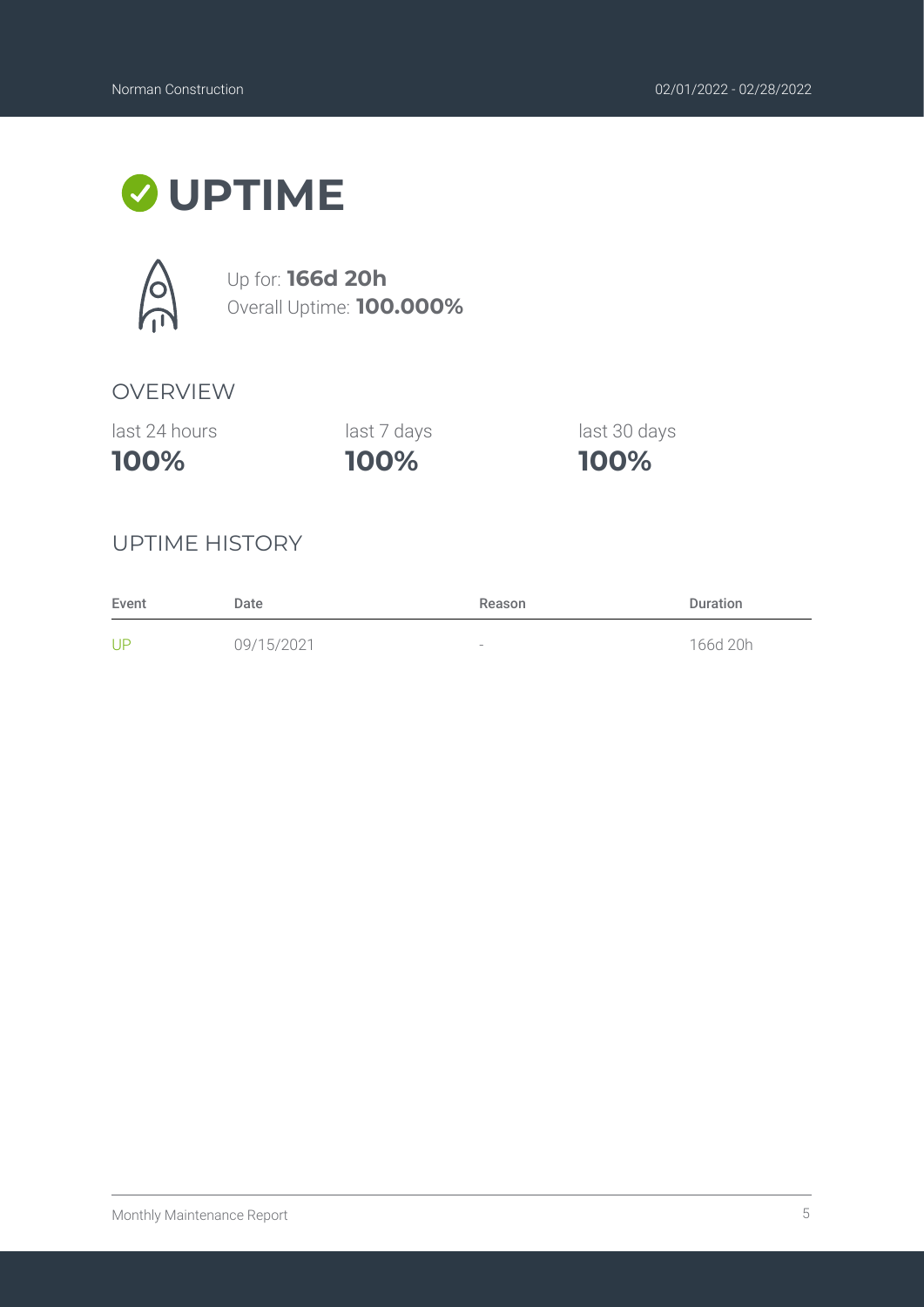



Traffic down by: **11%** *02/01/2022 to 02/28/2022*

#### OVERVIEW





**01m:23s** Session duration

 $\triangle$  33%

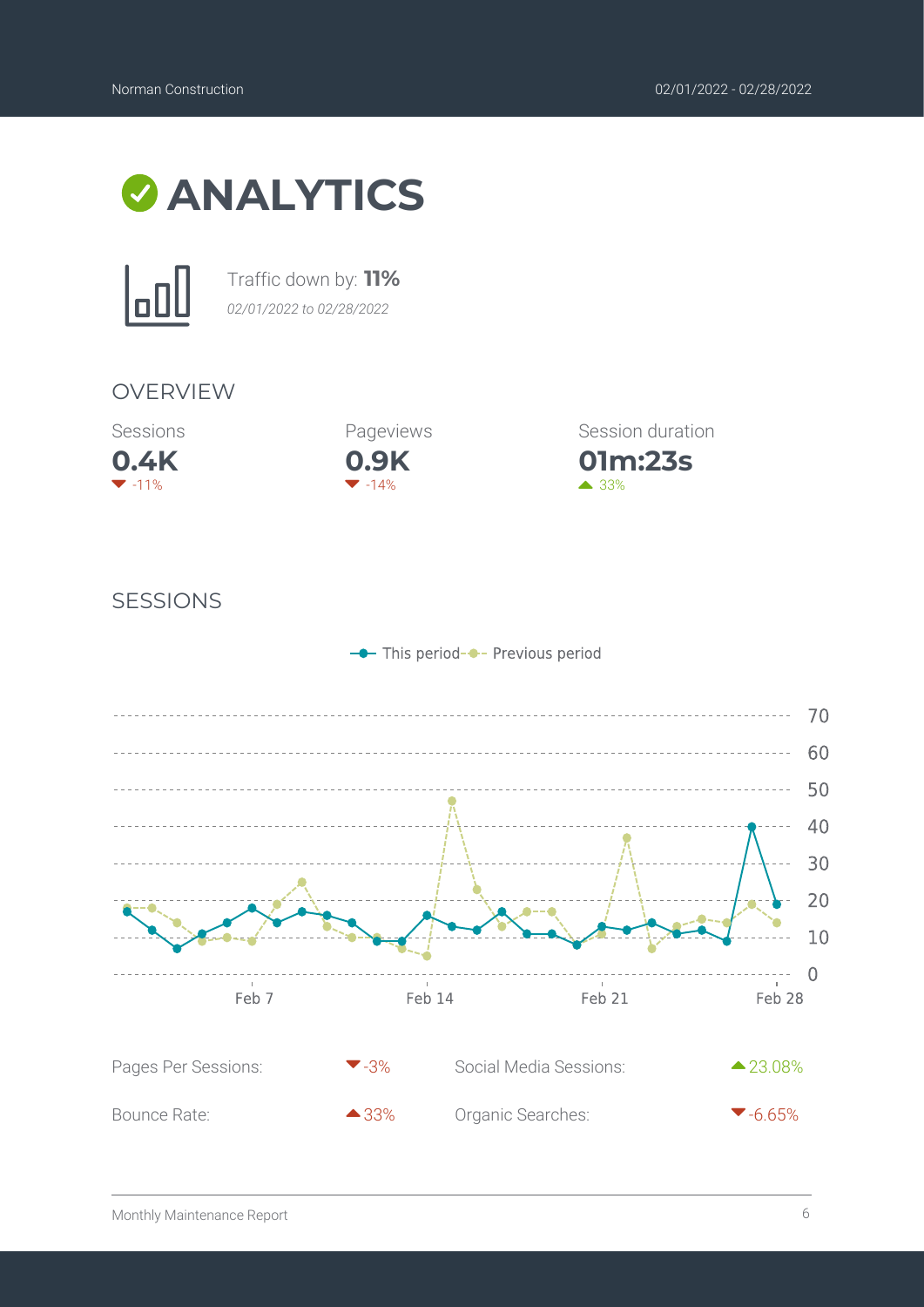| <b>Referrers</b> | <b>Sessions</b> |
|------------------|-----------------|
| google           | 327             |
| (direct)         | 19              |
| bing             | 16              |
| yahoo            | 6               |
| duckduckgo       |                 |

| <b>Keywords</b>          | <b>Sessions</b> |
|--------------------------|-----------------|
| norman construction laur |                 |
|                          |                 |

| Pages              | <b>Sessions</b> |
|--------------------|-----------------|
|                    | 433             |
| /about-norman/     | 252             |
| /new-construction/ | 111             |
| /renovation/       | 91              |
| /cliff-norman/     | 22              |

| <b>Countries</b>     | <b>Sessions</b> |
|----------------------|-----------------|
| <b>United States</b> | 331             |
| India                | 14              |
| Pakistan             | 13              |
| Canada               | 11              |
| Germany              |                 |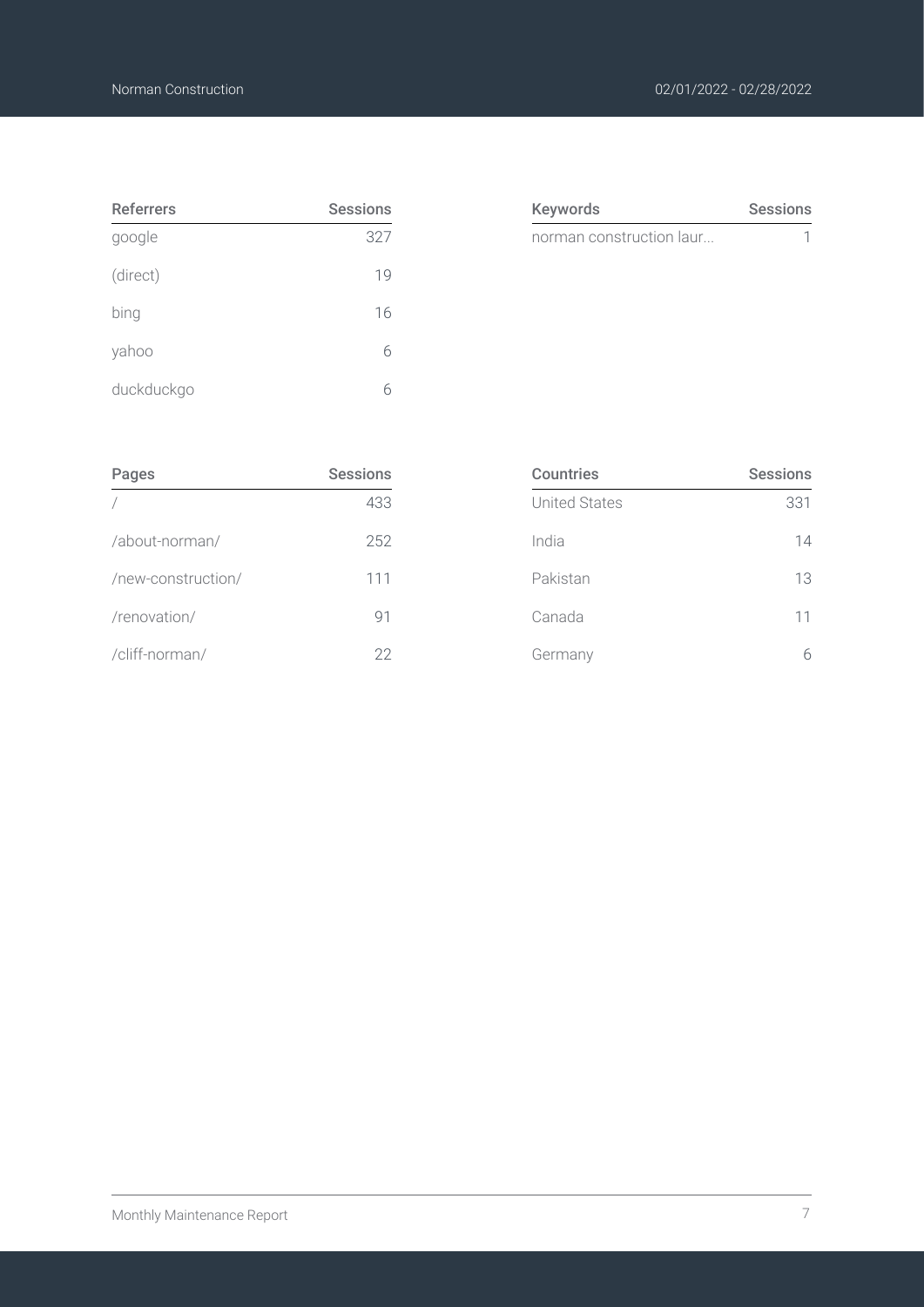# **SECURITY**



Total security checks: **4** *02/01/2022 to 02/28/2022*

#### MOST RECENT SCAN

*02/28/2022*

| Status:        | – Clean |                  |                    |  |
|----------------|---------|------------------|--------------------|--|
| Malware: Clean |         | Web Trust: Clean | Vulnerabilities: 0 |  |

#### SECURITY SCAN HISTORY

| Date            | <b>Malware</b> | <b>Vulnerabilities</b> | <b>Web Trust</b> |
|-----------------|----------------|------------------------|------------------|
| 02/28/2022 7:33 | Clean          | Clean                  | Clean            |
| 02/21/2022 7:31 | Clean          | Clean                  | Clean            |
| 02/14/2022 5:31 | Clean          | Clean                  | Clean            |
| 02/07/2022 8:01 | Clean          | Clean                  | Clean            |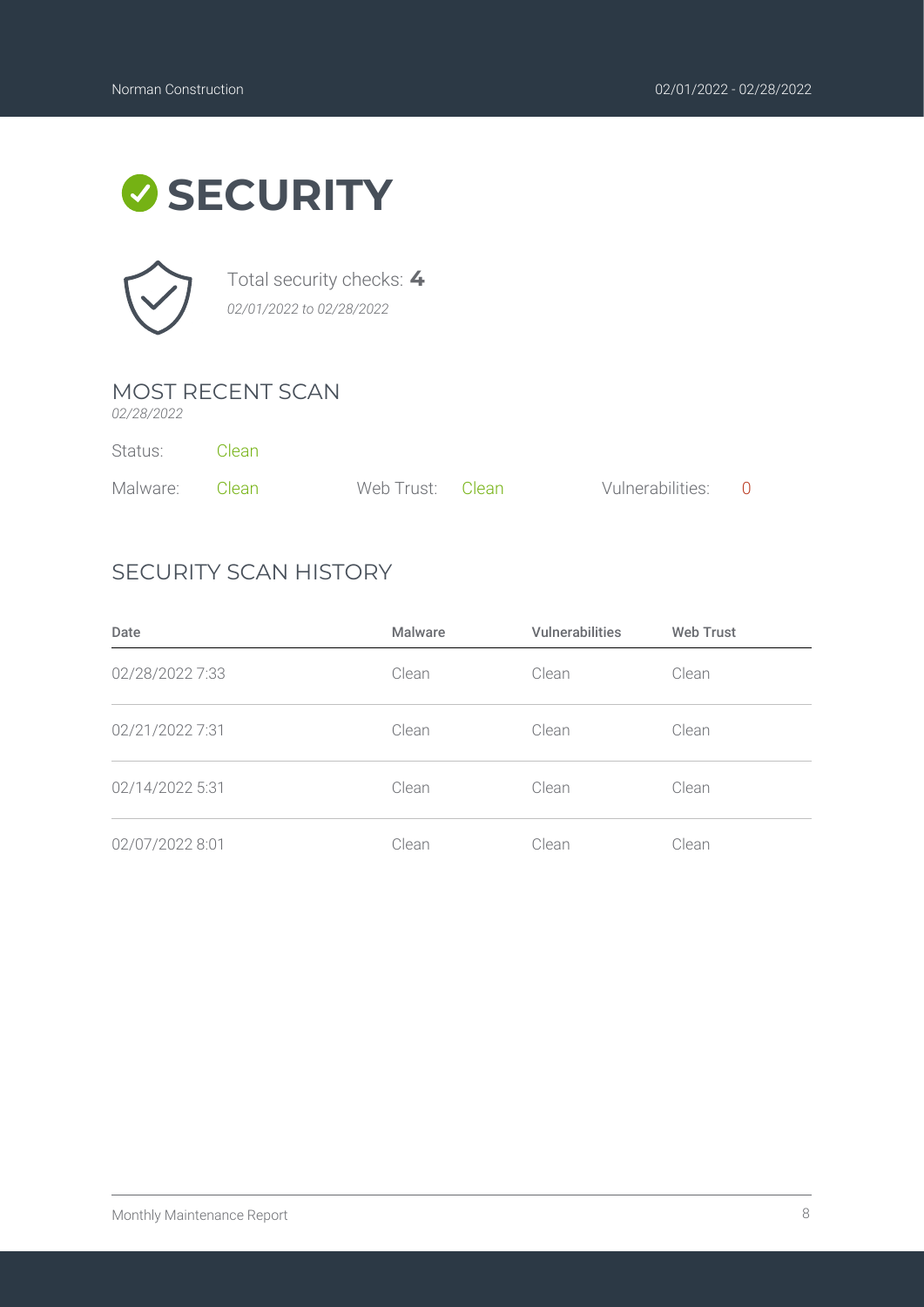



Total performance checks: **1** *02/01/2022 to 02/28/2022*

MOST RECENT SCAN

*02/16/2022*

PageSpeed Grade

**A (99%) A (98%)** Previous check: 98%

PERFORMANCE OVERVIEW

YSlow Grade



|        | - PageSpeedGrade - YSlowGrade                       |     |
|--------|-----------------------------------------------------|-----|
|        |                                                     | 100 |
|        |                                                     | 90  |
|        |                                                     | 80  |
|        |                                                     | 70  |
|        |                                                     | 60  |
|        |                                                     | 50  |
|        |                                                     | 40  |
|        |                                                     | 30  |
|        |                                                     | 20  |
|        |                                                     | 10  |
|        | -----------------------------------<br>$\mathbf{1}$ |     |
| Feb 16 | Feb 16                                              |     |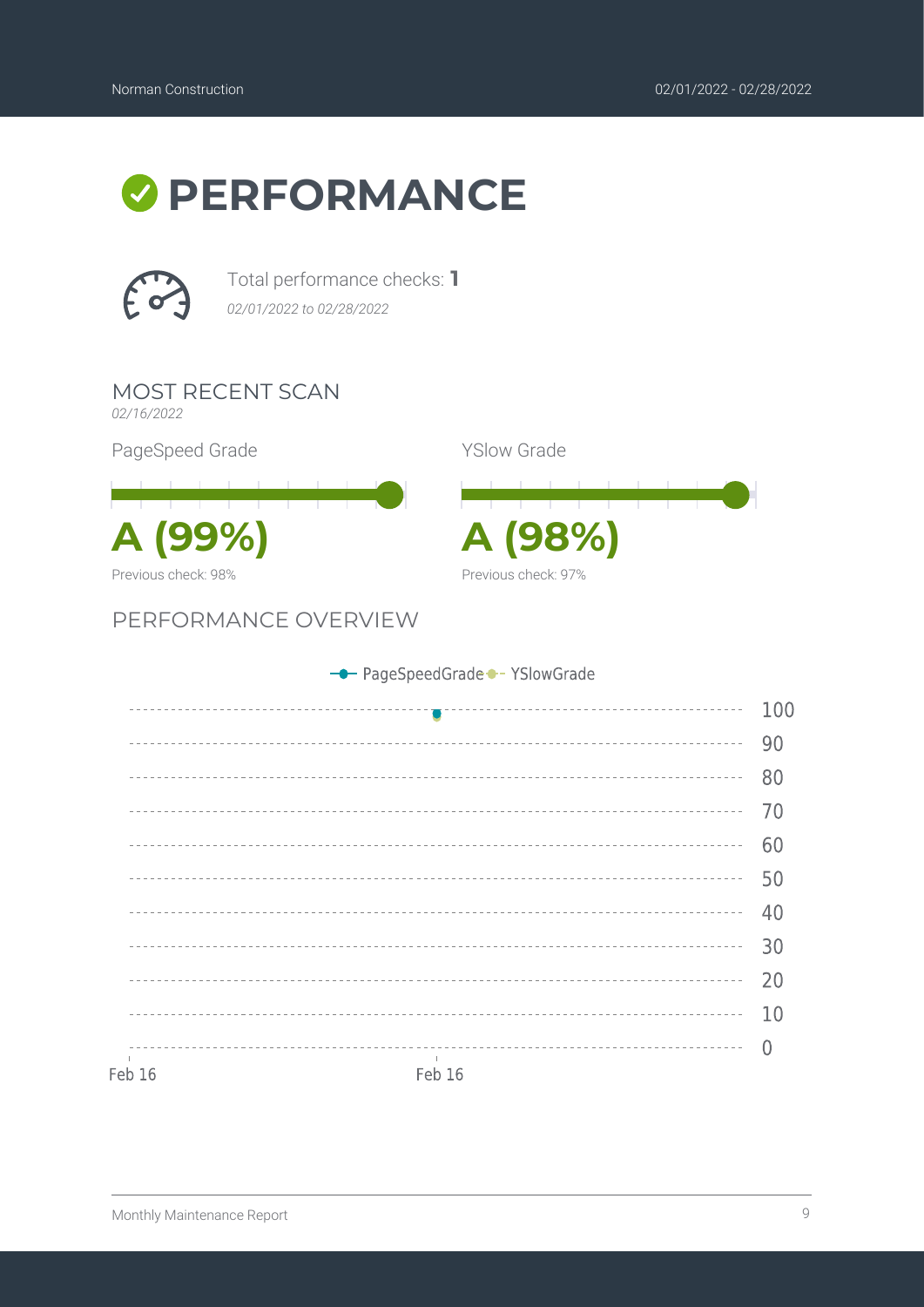#### PERFORMANCE HISTORY

| Date             | Load time | PageSpeed | YSlow   |
|------------------|-----------|-----------|---------|
| 02/16/2022 14:20 | $0.65$ s  | A (99%)   | A (98%) |